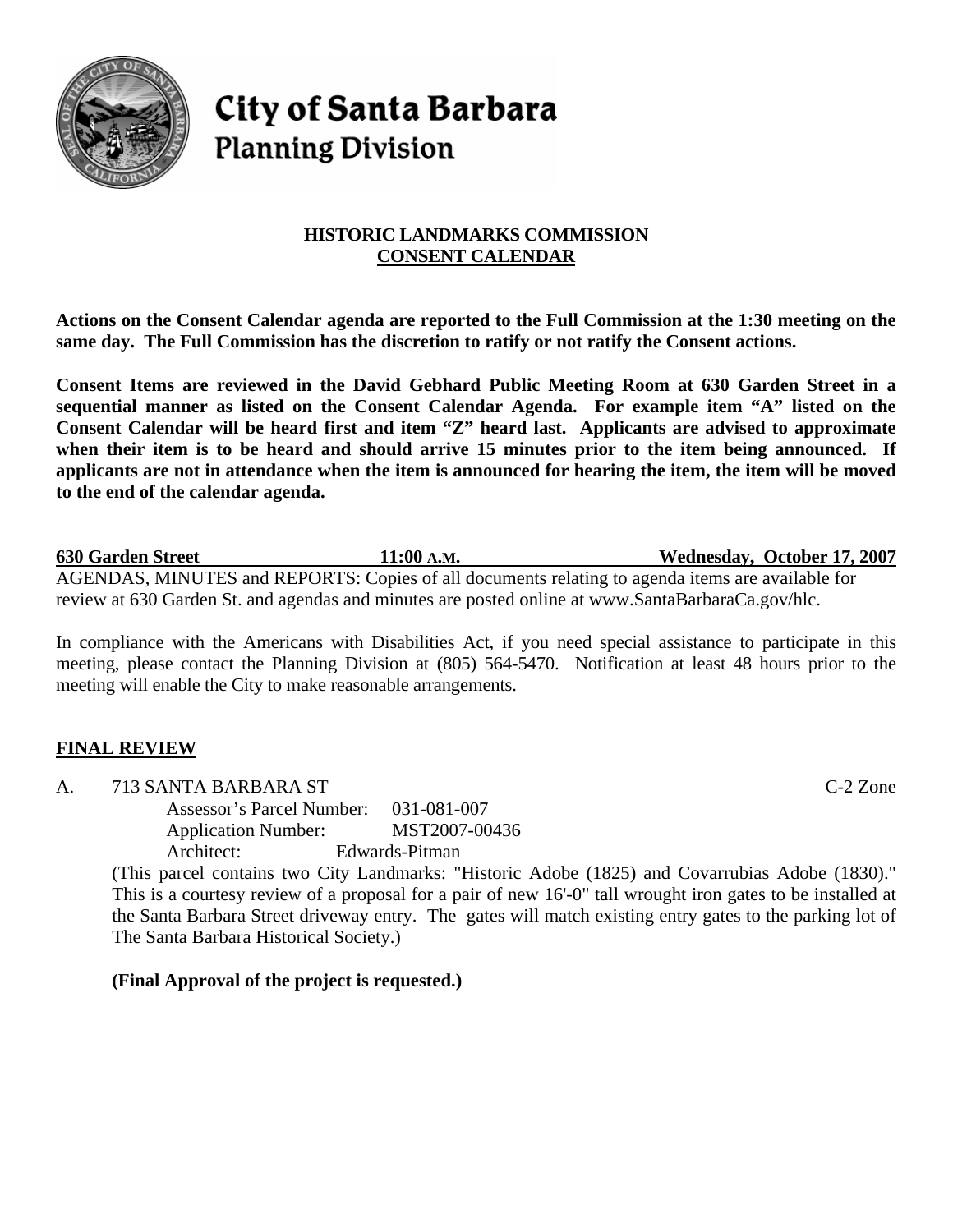# **NEW ITEM**

| Β. | 914 SANTA BARBARA ST                                                                                     |                                                                                              | $C-2$ Zone |
|----|----------------------------------------------------------------------------------------------------------|----------------------------------------------------------------------------------------------|------------|
|    | Assessor's Parcel Number: 029-292-031                                                                    |                                                                                              |            |
|    | <b>Application Number:</b>                                                                               | MST2007-00497                                                                                |            |
|    | Applicant:                                                                                               | Santa Barbara Trust For Historic Preservation                                                |            |
|    | Architect:                                                                                               | <b>JMPE Electrical Engineering</b>                                                           |            |
|    | <b>Business Name:</b>                                                                                    | Alhecama theater                                                                             |            |
|    | (This site is on the City's List of Potential Historic Resources: "Part of reconstruction of original El |                                                                                              |            |
|    |                                                                                                          | Presidio de Santa Barbara State Historical Park." Proposal for electrical service upgrades.) |            |

## **REVIEW AFTER FINAL**

C. 1201 ANACAPA ST C-2 Zone Assessor's Parcel Number: 039-183-035 Application Number: MST2006-00030 Business Name: Coffee Cat Architect: Peikert Group Architects Applicant: City of Santa Barbara Housing & Redevelopment (Proposal to relocate three HVAC condensing units from 1201 Anacapa Street to a public plaza. The units are proposed to be screened with a new concrete masonry screening wall.)

#### **(Continued Review After Final.)**

#### **NEW ITEM**

| D.                                                                                              | 121 W CARRILLO ST |                                        | $C-2$ Zone |  |
|-------------------------------------------------------------------------------------------------|-------------------|----------------------------------------|------------|--|
|                                                                                                 |                   | Assessor's Parcel Number: 039-313-022  |            |  |
|                                                                                                 |                   | Application Number: MST2007-00493      |            |  |
|                                                                                                 | Applicant:        | <b>KBZ</b> Architects                  |            |  |
|                                                                                                 | Architect:        | <b>KBZ</b> Architects                  |            |  |
|                                                                                                 |                   | Business Name: City Fire Station No. 1 |            |  |
| (Proposal for a seismic upgrade, remodel of first floor offices and second floor dormitory, ADA |                   |                                        |            |  |
| compliance work, new elevator, and a 515 square foot addition.)                                 |                   |                                        |            |  |

#### **(PROJECT REQUIRES ENVIRONMENTAL ASSESSMENT.)**